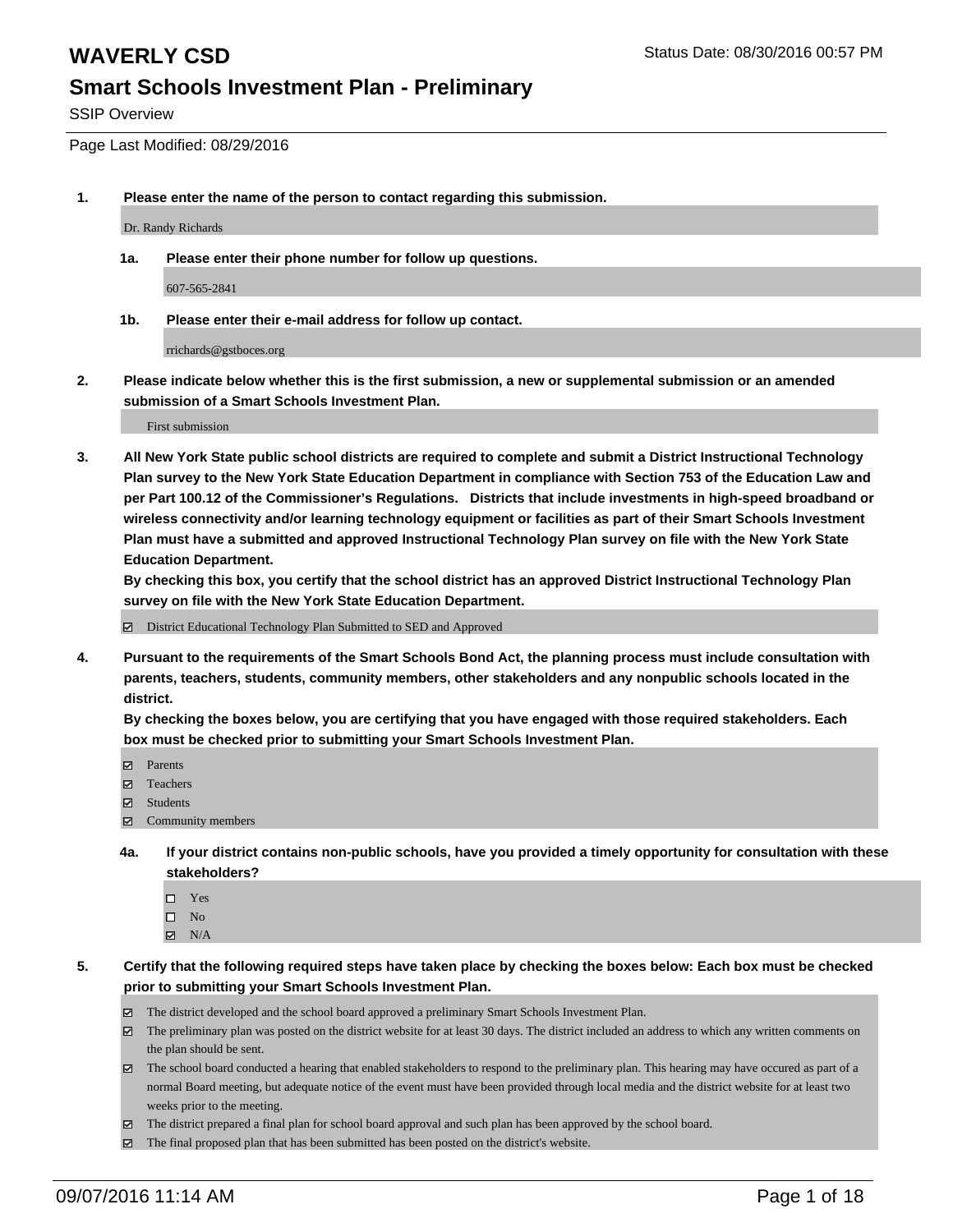SSIP Overview

Page Last Modified: 08/29/2016

**5a. Please upload the proposed Smart Schools Investment Plan (SSIP) that was posted on the district's website, along with any supporting materials. Note that this should be different than your recently submitted Educational Technology Survey. The Final SSIP, as approved by the School Board, should also be posted on the website and remain there during the course of the projects contained therein.**

Waverly Feb 25 Submission.pdf

**6. Please enter an estimate of the total number of students and staff that will benefit from this Smart Schools Investment Plan based on the cumulative projects submitted to date.**

1,750

- **7. An LEA/School District may partner with one or more other LEA/School Districts to form a consortium to pool Smart Schools Bond Act funds for a project that meets all other Smart School Bond Act requirements. Each school district participating in the consortium will need to file an approved Smart Schools Investment Plan for the project and submit a signed Memorandum of Understanding that sets forth the details of the consortium including the roles of each respective district.**
	- $\Box$  The district plans to participate in a consortium to partner with other school district(s) to implement a Smart Schools project.
- **8. Please enter the name and 6-digit SED Code for each LEA/School District participating in the Consortium.**

| Partner LEA/District | <b>ISED BEDS Code</b> |
|----------------------|-----------------------|
| (No Response)        | (No Response)         |

**9. Please upload a signed Memorandum of Understanding with all of the participating Consortium partners.**

(No Response)

### **10. Your district's Smart Schools Bond Act Allocation is:**

\$1,626,225

**11. Enter the budget sub-allocations by category that you are submitting for approval at this time. If you are not budgeting SSBA funds for a category, please enter 0 (zero.) If the value entered is \$0, you will not be required to complete that survey question.**

|                                       | Sub-<br>Allocations |
|---------------------------------------|---------------------|
| <b>School Connectivity</b>            | 73,637              |
| Connectivity Projects for Communities | $\Omega$            |
| Classroom Technology                  | 285,685             |
| Pre-Kindergarten Classrooms           | $\Omega$            |
| Replace Transportable Classrooms      | 0                   |
| High-Tech Security Features           | $\Omega$            |
| <b>Totals:</b>                        | 359,322             |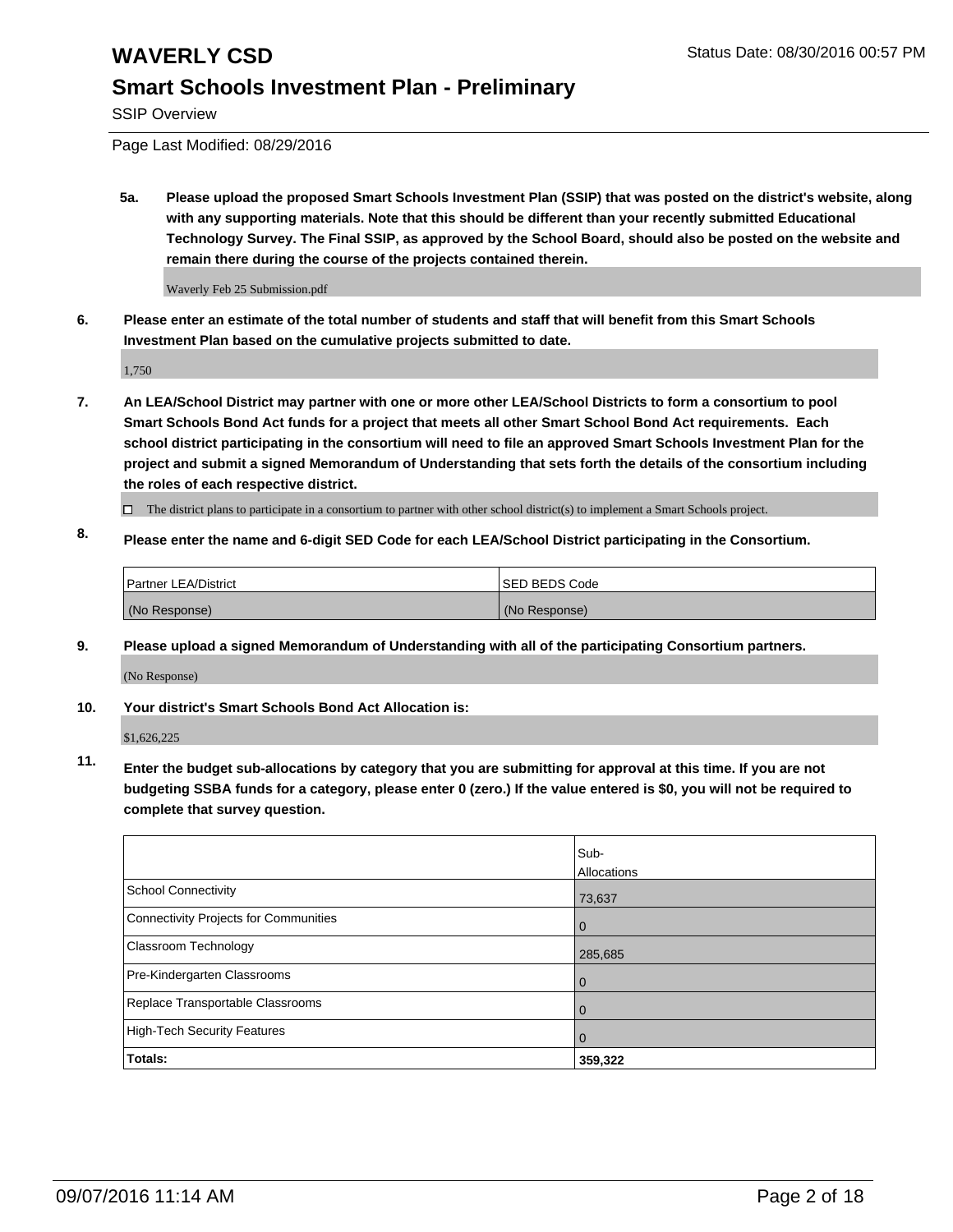School Connectivity

Page Last Modified: 08/29/2016

- **1. In order for students and faculty to receive the maximum benefit from the technology made available under the Smart Schools Bond Act, their school buildings must possess sufficient connectivity infrastructure to ensure that devices can be used during the school day. Smart Schools Investment Plans must demonstrate that:**
	- **sufficient infrastructure that meets the Federal Communications Commission's 100 Mbps per 1,000 students standard currently exists in the buildings where new devices will be deployed, or**
	- **is a planned use of a portion of Smart Schools Bond Act funds, or**
	- **is under development through another funding source.**

**Smart Schools Bond Act funds used for technology infrastructure or classroom technology investments must increase the number of school buildings that meet or exceed the minimum speed standard of 100 Mbps per 1,000 students and staff within 12 months. This standard may be met on either a contracted 24/7 firm service or a "burstable" capability. If the standard is met under the burstable criteria, it must be:**

**1. Specifically codified in a service contract with a provider, and**

**2. Guaranteed to be available to all students and devices as needed, particularly during periods of high demand, such as computer-based testing (CBT) periods.**

**Please describe how your district already meets or is planning to meet this standard within 12 months of plan submission.**

The Waverly Central School District currently exceeds this standards and will continue to provide the students and staff with appropriate band width. Waverly currently connects to their ISP with a 1 gigabyte Fiber pipe. This is 6 times the required level.

With the completion of an Erate Category 2 project and the Smart Bond, the Districts plans to have 10 Gig to the ISP via Fiber and 1 gig to all desktops and WAPs in the district.

- **1a. If a district believes that it will be impossible to meet this standard within 12 months, it may apply for a waiver of this requirement, as described on the Smart Schools website. The waiver must be filed and approved by SED prior to submitting this survey.**
	- $\Box$  By checking this box, you are certifying that the school district has an approved waiver of this requirement on file with the New York State Education Department.

### **2. Connectivity Speed Calculator (Required)**

|                         | Number of<br>Students | Multiply by<br>100 Kbps | Divide by 1000 Current Speed<br>to Convert to<br>Required<br>Speed in Mb | lin Mb   | Expected<br>Speed to be<br>Attained Within   Required<br>12 Months | <b>Expected Date</b><br>l When<br>Speed Will be<br>l Met |
|-------------------------|-----------------------|-------------------------|--------------------------------------------------------------------------|----------|--------------------------------------------------------------------|----------------------------------------------------------|
| <b>Calculated Speed</b> | 1,750                 | 175,000                 | 175 mb                                                                   | 1000 mbs | 1000 mbs                                                           | (No<br>Response)                                         |

### **3. Describe how you intend to use Smart Schools Bond Act funds for high-speed broadband and/or wireless connectivity projects in school buildings.**

The Waverly Central School District is linked to the Internet Service Provider (ISP) by the Southern TIer Network. This provides the district with up to 1 gigabyte of bandwidth. All classrooms are equipped with Cisco access points. The weak link in the equation are the Cisco switches. Waverly is planning to replace their edge switches. The new switches will increase the service to the desktops, upgrade the capacity of the existing wireless access points and improve the POE service for security cameras.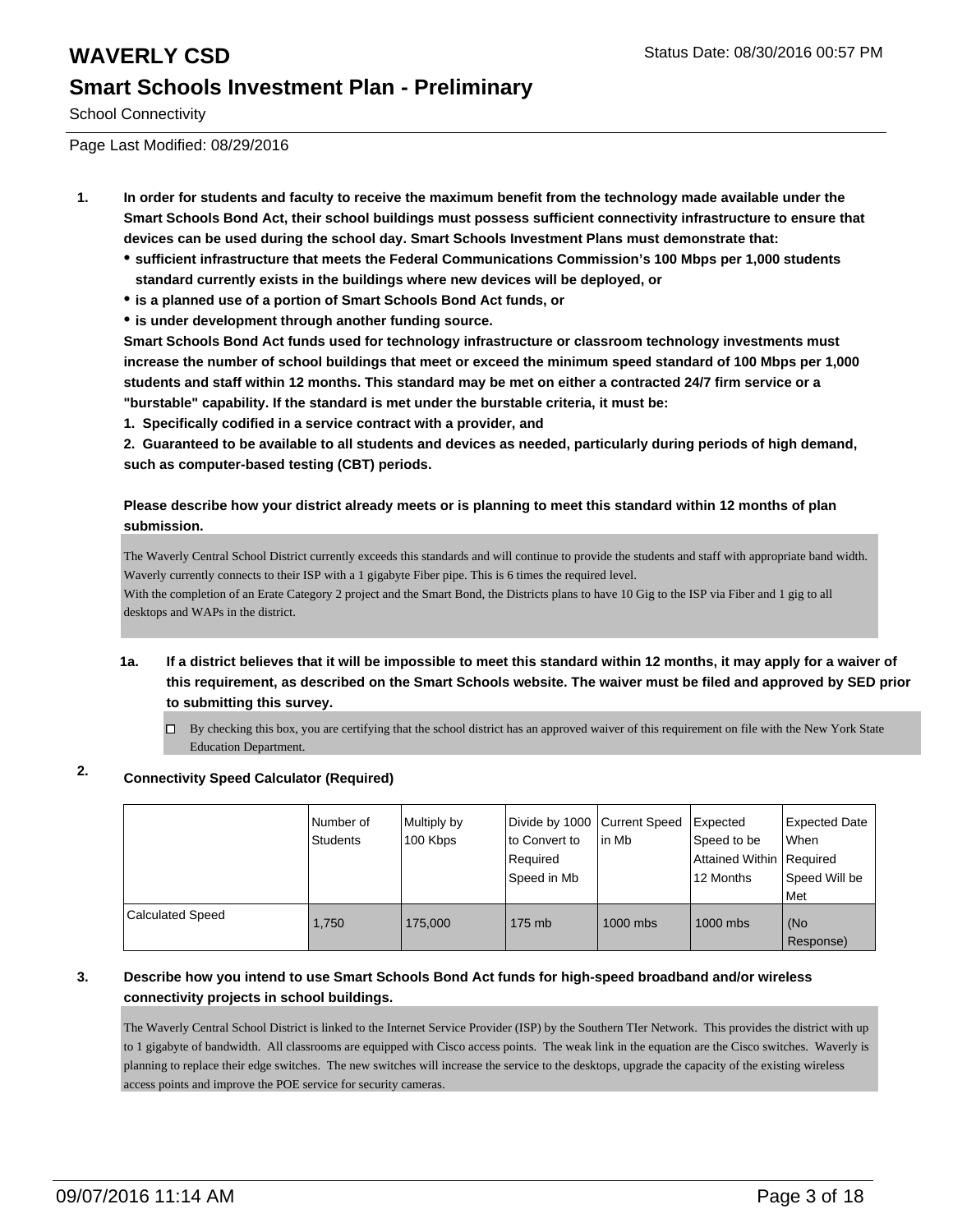# **WAVERLY CSD** Status Date: 08/30/2016 00:57 PM

### **Smart Schools Investment Plan - Preliminary**

School Connectivity

Page Last Modified: 08/29/2016

**4. Describe the linkage between the district's District Instructional Technology Plan and the proposed projects. (There should be a link between your response to this question and your response to Question 1 in Part E. Curriculum and Instruction "What are the district's plans to use digital connectivity and technology to improve teaching and learning?)**

The Waverly Central School District will be implementing a one -to-one learning environment. Waverly classrooms will utilize wireless devices that incorporate innovation, digital literacy, and career and life skills. The product of this integration will be authentic learning tasks that align to New York State Common Core Standards and can be integrated into future curricular objectives and instructional units/lessons. Waverly teachers would utilize this capacity both in instruction as well as in the development of lifelong student learning skills.

The district will also utilize Smart Bond funding to build a solid wired infrastructure for our students. If a location is identified that needs additional capacity to meet the demands of today's world, we will install wireless access points in these locations allowing seamless use of wireless technology.

**5. If the district wishes to have students and staff access the Internet from wireless devices within the school building, or in close proximity to it, it must first ensure that it has a robust Wi-Fi network in place that has sufficient bandwidth to meet user demand.**

**Please describe how you have quantified this demand and how you plan to meet this demand.**

Waverly Central Schools are prepared to support this initiative. Working with Greater Southern Tier BOCES and the BCK/IDI Architects, Waverly has used the last two capital projects to build a robust wireless network servicing all classrooms and gathering spaces with "saturation" coverage.  **If** proximity sites are identified, the district would utilize local technology funds to expand coverage to appropriate areas.

**6. As indicated on Page 5 of the guidance, the Office of Facilities Planning will have to conduct a preliminary review of all capital projects, including connectivity projects.**

**Please indicate on a separate row each project number given to you by the Office of Facilities Planning.**

| Project Number        |
|-----------------------|
| 60-01-01-06-0-018-BA1 |
| 60-01-01-06-0-009-BA1 |
| 60-01-01-06-0-016-BA1 |
| 60-01-01-06-0-001-BA1 |

**7. Certain high-tech security and connectivity infrastructure projects may be eligible for an expedited review process as determined by the Office of Facilities Planning.**

**Was your project deemed eligible for streamlined review?**

Yes

**7a. Districts that choose the Streamlined Review Process will be required to certify that they have reviewed all installations with their licensed architect or engineer of record and provide that person's name and license number. The licensed professional must review the products and proposed method of installation prior to implementation and review the work during and after completion in order to affirm that the work was codecompliant, if requested.**

I certify that I have reviewed all installations with a licensed architect or engineer of record.

**8. Include the name and license number of the architect or engineer of record.**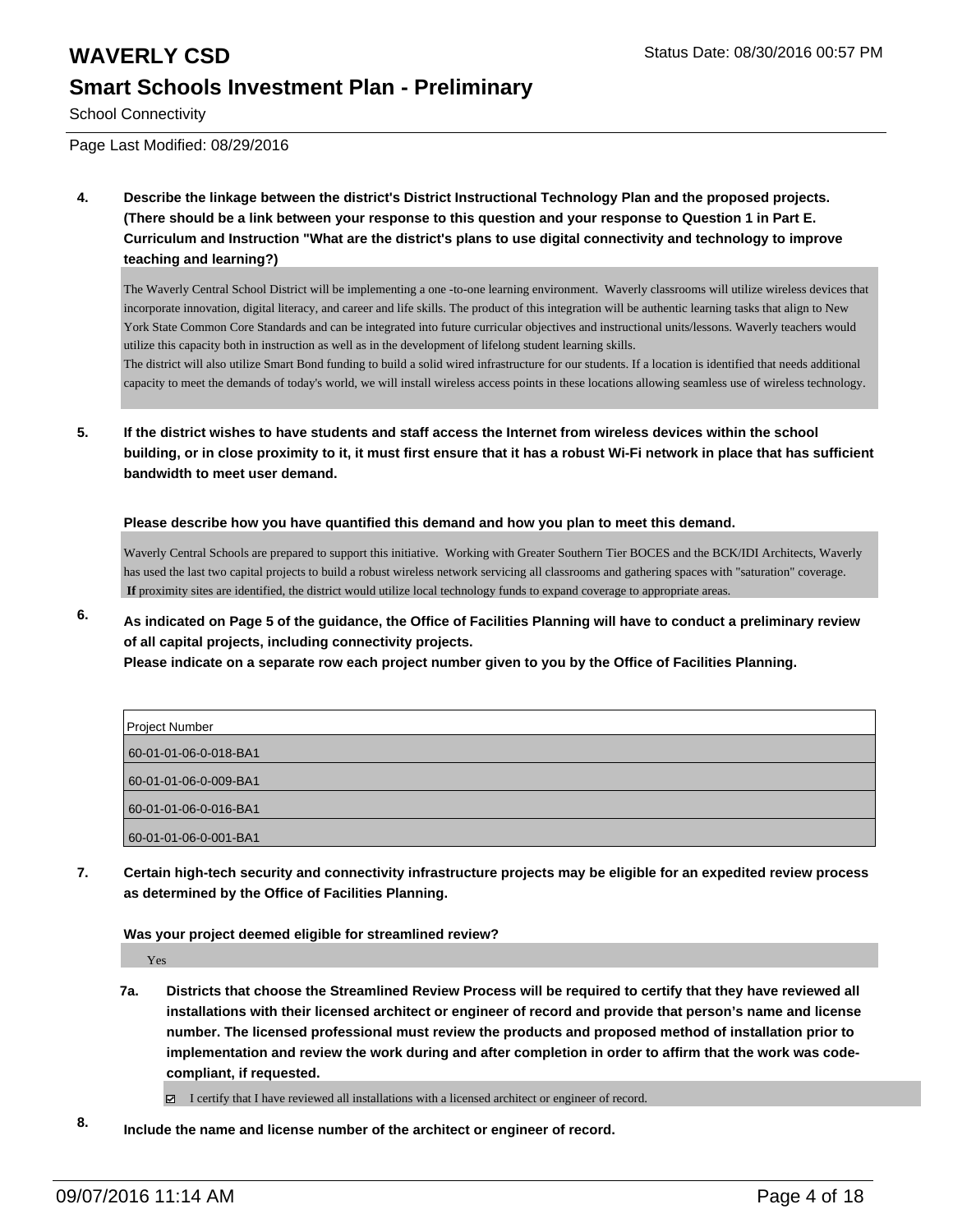School Connectivity

Page Last Modified: 08/29/2016

| Name           | License Number |
|----------------|----------------|
| Dan Whelan AIA | 184561         |

### **9. If you are submitting an allocation for School Connectivity complete this table. Note that the calculated Total at the bottom of the table must equal the Total allocation for this category that you entered in the SSIP Overview overall budget.**

|                                            | Sub-<br>Allocation |
|--------------------------------------------|--------------------|
| Network/Access Costs                       | (No Response)      |
| <b>Outside Plant Costs</b>                 | $\mathbf 0$        |
| School Internal Connections and Components | 73,637             |
| Professional Services                      | $\overline{0}$     |
| Testing                                    | 0                  |
| <b>Other Upfront Costs</b>                 | 0                  |
| <b>Other Costs</b>                         | (No Response)      |
| Totals:                                    | 73,637             |

**10. Please detail the type, quantity, per unit cost and total cost of the eligible items under each sub-category. This is especially important for any expenditures listed under the "Other" category. All expenditures must be eligible for tax-exempt financing to be reimbursed through the SSBA. Sufficient detail must be provided so that we can verify this is the case. If you have any questions, please contact us directly through smartschools@nysed.gov. NOTE: Wireless Access Points should be included in this category, not under Classroom Educational Technology, except those that will be loaned/purchased for nonpublic schools.**

| Select the allowable expenditure | Item to be purchased                   | Quantity | Cost per Item | <b>Total Cost</b> |
|----------------------------------|----------------------------------------|----------|---------------|-------------------|
| type.                            |                                        |          |               |                   |
| Repeat to add another item under |                                        |          |               |                   |
| each type.                       |                                        |          |               |                   |
| <b>Connections/Components</b>    | Cisco C3850 POE Switch                 |          | 3,700         | 14,800            |
| <b>Connections/Components</b>    | Cisco C2960X POE Switch                | 14       | 3,677         | 51,478            |
| <b>Connections/Components</b>    | Cisco Routing Switch WS4500X-<br>16SFP |          | 7,359         | 7,359             |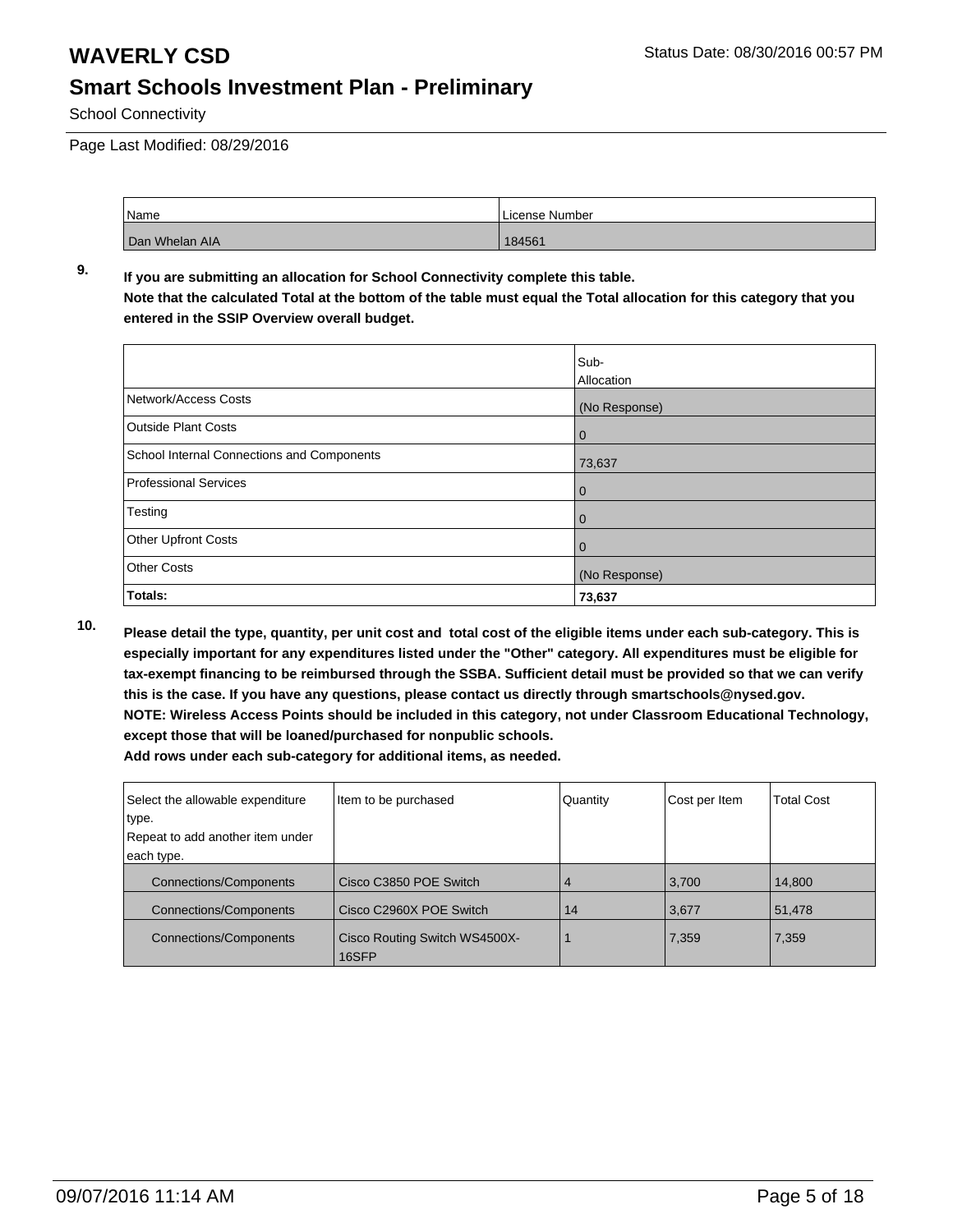Community Connectivity (Broadband and Wireless)

Page Last Modified: 07/06/2016

**1. Describe how you intend to use Smart Schools Bond Act funds for high-speed broadband and/or wireless connectivity projects in the community.**

(No Response)

**2. Please describe how the proposed project(s) will promote student achievement and increase student and/or staff access to the Internet in a manner that enhances student learning and/or instruction outside of the school day and/or school building.**

(No Response)

**3. Community connectivity projects must comply with all the necessary local building codes and regulations (building and related permits are not required prior to plan submission).**

 $\Box$  I certify that we will comply with all the necessary local building codes and regulations.

**4. Please describe the physical location of the proposed investment.**

(No Response)

**5. Please provide the initial list of partners participating in the Community Connectivity Broadband Project, along with their Federal Tax Identification (Employer Identification) number.**

| <b>Project Partners</b> | Federal ID#   |
|-------------------------|---------------|
| (No Response)           | (No Response) |

**6. If you are submitting an allocation for Community Connectivity, complete this table. Note that the calculated Total at the bottom of the table must equal the Total allocation for this category that you entered in the SSIP Overview overall budget.**

|                                    | Sub-Allocation |
|------------------------------------|----------------|
| Network/Access Costs               | (No Response)  |
| <b>Outside Plant Costs</b>         | (No Response)  |
| Tower Costs                        | (No Response)  |
| <b>Customer Premises Equipment</b> | (No Response)  |
| <b>Professional Services</b>       | (No Response)  |
| Testing                            | (No Response)  |
| <b>Other Upfront Costs</b>         | (No Response)  |
| <b>Other Costs</b>                 | (No Response)  |
| Totals:                            | 0              |

**7. Please detail the type, quantity, per unit cost and total cost of the eligible items under each sub-category. This is especially important for any expenditures listed under the "Other" category. All expenditures must be capital-bond eligible to be reimbursed through the SSBA. If you have any questions, please contact us directly through smartschools@nysed.gov.**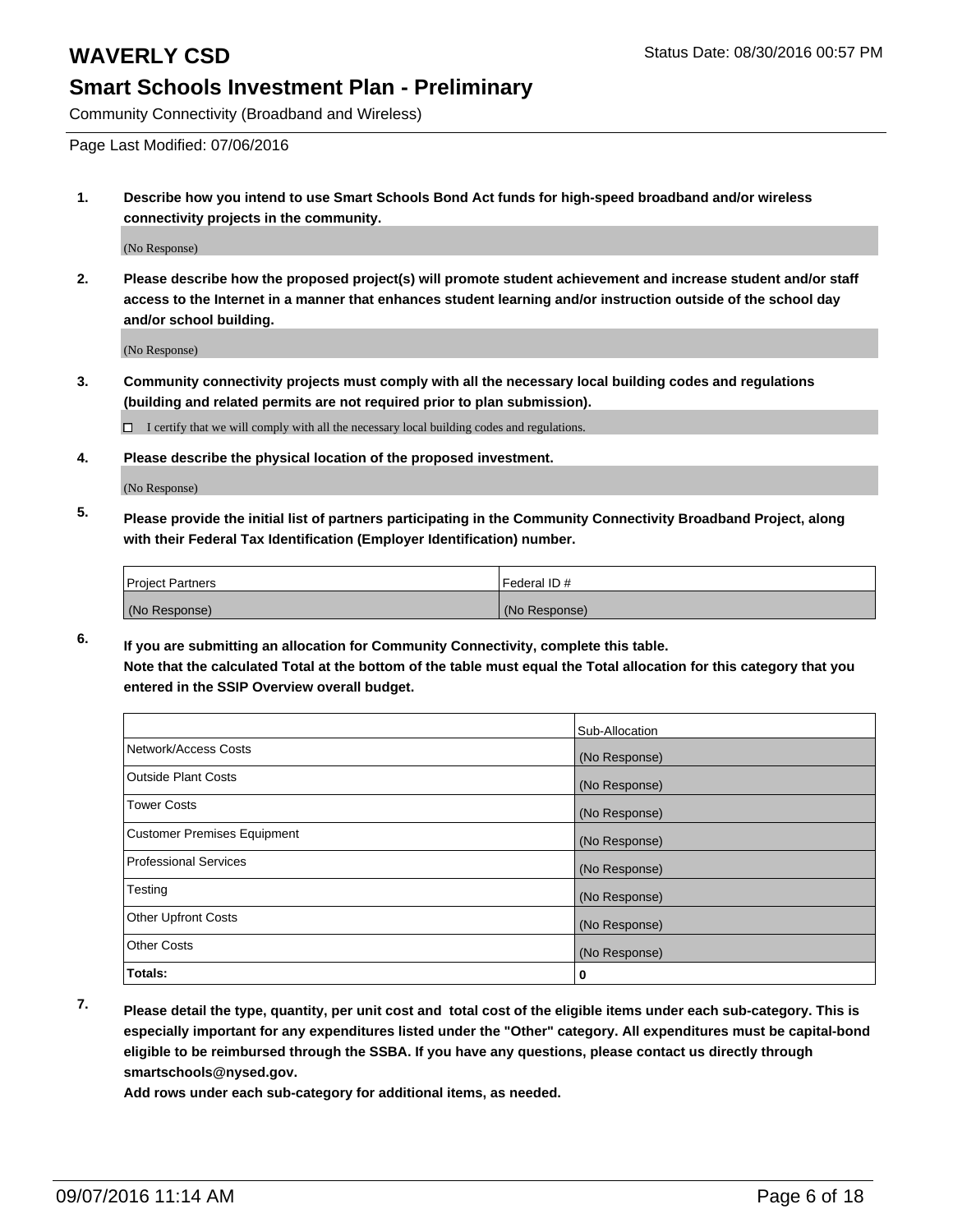Community Connectivity (Broadband and Wireless)

Page Last Modified: 07/06/2016

| Select the allowable expenditure | Item to be purchased | Quantity      | Cost per Item | <b>Total Cost</b> |
|----------------------------------|----------------------|---------------|---------------|-------------------|
| type.                            |                      |               |               |                   |
| Repeat to add another item under |                      |               |               |                   |
| each type.                       |                      |               |               |                   |
| (No Response)                    | (No Response)        | (No Response) | (No Response) | (No Response)     |
| (No Response)                    | (No Response)        | (No Response) | (No Response) | (No Response)     |
| (No Response)                    | (No Response)        | (No Response) | (No Response) | (No Response)     |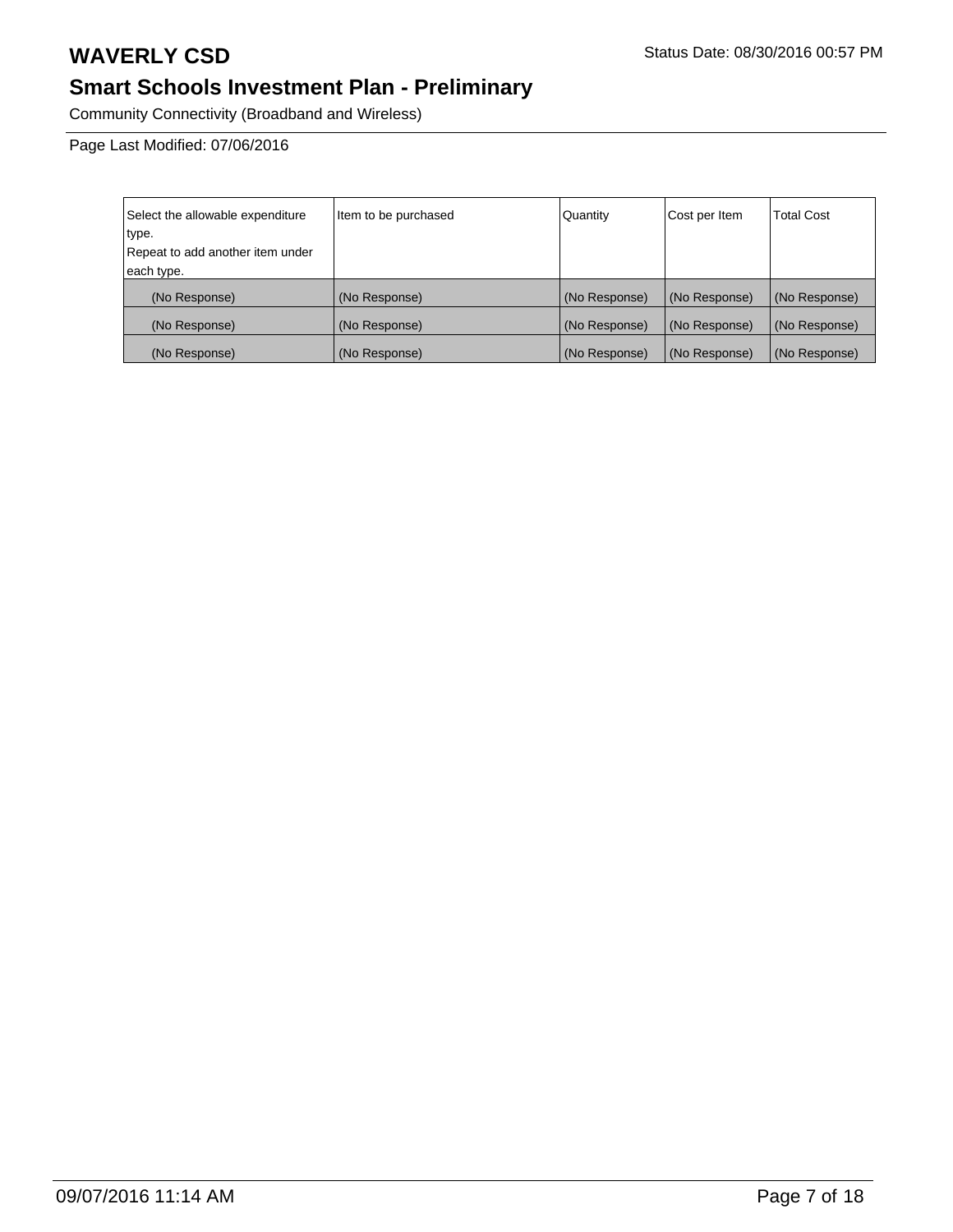Classroom Learning Technology

Page Last Modified: 08/29/2016

**1. In order for students and faculty to receive the maximum benefit from the technology made available under the Smart Schools Bond Act, their school buildings must possess sufficient connectivity infrastructure to ensure that devices can be used during the school day. Smart Schools Investment Plans must demonstrate that sufficient infrastructure that meets the Federal Communications Commission's 100 Mbps per 1,000 students standard currently exists in the buildings where new devices will be deployed, or is a planned use of a portion of Smart Schools Bond Act funds, or is under development through another funding source.**

**Smart Schools Bond Act funds used for technology infrastructure or classroom technology investments must increase the number of school buildings that meet or exceed the minimum speed standard of 100 Mbps per 1,000 students and staff within 12 months. This standard may be met on either a contracted 24/7 firm service or a "burstable" capability. If the standard is met under the burstable criteria, it must be:**

**1. Specifically codified in a service contract with a provider, and**

**2. Guaranteed to be available to all students and devices as needed, particularly during periods of high demand, such as computer-based testing (CBT) periods.**

**Please describe how your district already meets or is planning to meet this standard within 12 months of plan submission.**

Waverly Central Schools meets this requirement.

The Waverly Central School District is a subscriber to the Greater Southern Tier Network. This dedicated fiber network provides the capacity to serve every building with a gigabyte service. In addition, with the switch upgrade proposed in this application, the district will have the opportunity to increase that service to 10 gigabytes as demand requires.

- **1a. If a district believes that it will be impossible to meet this standard within 12 months, it may apply for a waiver of this requirement, as described on the Smart Schools website. The waiver must be filed and approved by SED prior to submitting this survey.**
	- $\Box$  By checking this box, you are certifying that the school district has an approved waiver of this requirement on file with the New York State Education Department.

### **2. Connectivity Speed Calculator (Required)**

|                         | Number of<br><b>Students</b> | Multiply by<br>100 Kbps | Divide by 1000 Current Speed<br>to Convert to<br>Required<br>Speed in Mb | lin Mb | Expected<br>Speed to be<br>Attained Within   Required<br>12 Months | <b>Expected Date</b><br>l When<br>Speed Will be<br>Met |
|-------------------------|------------------------------|-------------------------|--------------------------------------------------------------------------|--------|--------------------------------------------------------------------|--------------------------------------------------------|
| <b>Calculated Speed</b> | 1,750                        | 175,000                 | $175$ mbs                                                                | 1 Gbs  | 1 Gbs                                                              | (No<br>Response)                                       |

**3. If the district wishes to have students and staff access the Internet from wireless devices within the school building, or in close proximity to it, it must first ensure that it has a robust Wi-Fi network in place that has sufficient bandwidth to meet user demand.**

**Please describe how you have quantified this demand and how you plan to meet this demand.**

The Waverly Central Schools equips each instructional space with wireless access points providing saturation coverage to all students and staff. The district is well equipped to meet the demands of a one to one implementation.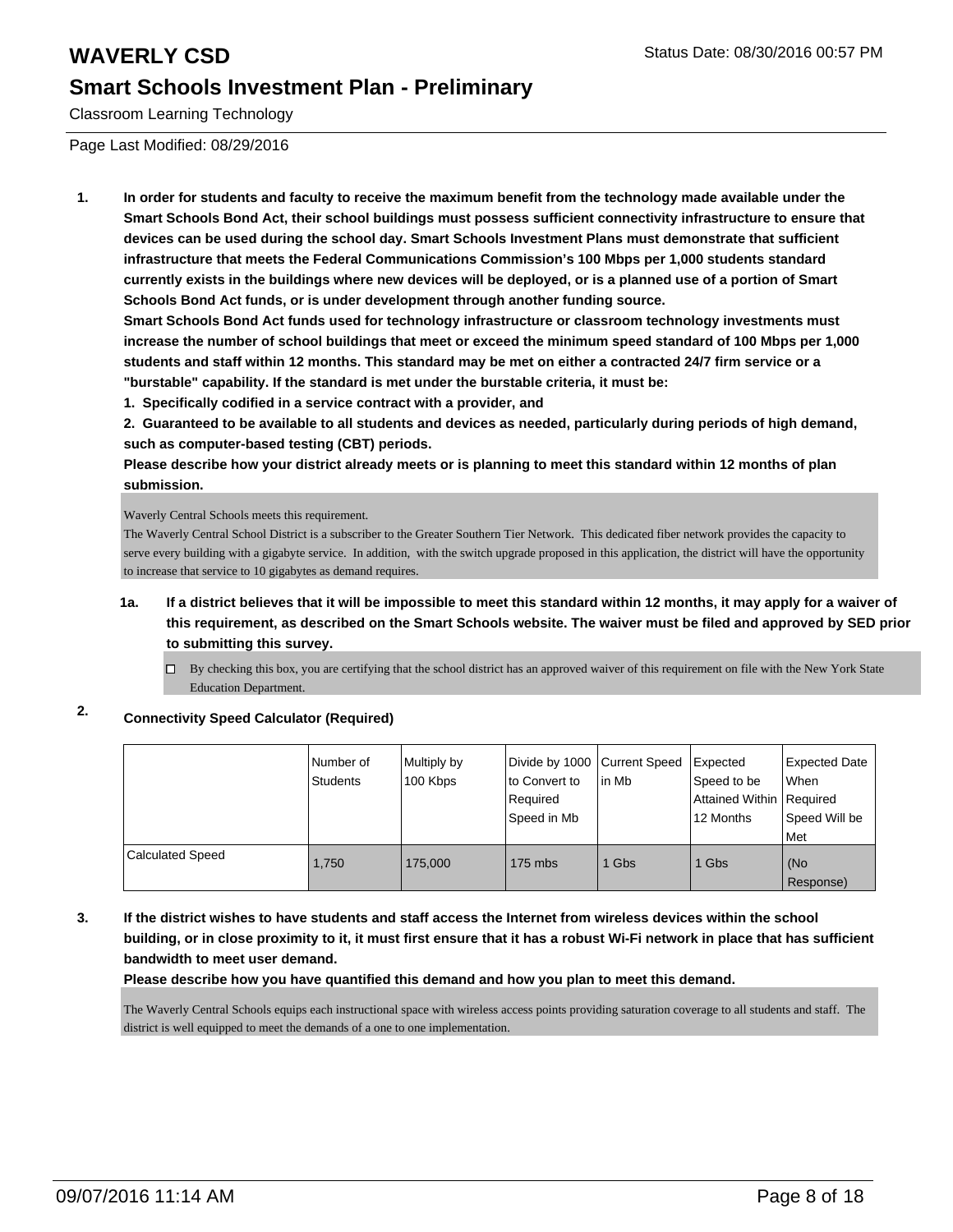Classroom Learning Technology

Page Last Modified: 08/29/2016

**4. All New York State public school districts are required to complete and submit an Instructional Technology Plan survey to the New York State Education Department in compliance with Section 753 of the Education Law and per Part 100.12 of the Commissioner's Regulations.**

**Districts that include educational technology purchases as part of their Smart Schools Investment Plan must have a submitted and approved Instructional Technology Plan survey on file with the New York State Education Department.**

- By checking this box, you are certifying that the school district has an approved Instructional Technology Plan survey on file with the New York State Education Department.
- **5. Describe the devices you intend to purchase and their compatibility with existing or planned platforms or systems. Specifically address the adequacy of each facility's electrical, HVAC and other infrastructure necessary to install and support the operation of the planned technology.**

The Waverly Central School District has adopted the Microsoft 365 Cloud standard. This allows a student to access their material on any device with an internet browser and internet service. This eliminates any limitations based on hardware described as the "digital divide". The district purchase either Dell or HP Windows based laptops and will continue this practice.

The benefit of the Microsoft 365 is that the students using the personal device, or a teacher or student who is sitting at a traditional desk top computer will still have the same access to materials.

Six years ago the Waverly Schools standardized on Smart Boards. Unfortunately, the orginal units are no longer functioning. Waverly would like to replace those units, as well as the unit in their Media Center with this grant.

The district is excited about the prospect of establishing a Fine Arts computer lab. Consisting of high performance graphics machines, this lab will be able to access Microsoft 365 as well as have the best music and graphics arts programs appropriate for student instruction. In addition, 15 of these units will be used to update the Project Lead the Way lab. The existing machines are badly outdated and the students need machines that are compatible with the recent software releases. Total 39

The Industrial Arts department has requested a 3D printer. Currently there is one 3D printer for classes of 25 to 30 students. The teachers see an immediate opportunity to expand the student opportunities and enhance instruction if this ratio could be improved.

Waverly would like to take the next step in expanding their existing one-to-one project. They plan to purchase 200 laptop computers that will be assigned in mobile carts containing 25 laptops directly to English Language Arts and Science classrooms at the Middle/High School. They also intend to assign them to grade level clusters at the elementary schools.

The Smart Schools Investment Plan is a great opportunity to improve technical offerings in the Special Education classrooms. The first component is to install RedCat Classroom Audio systems in these classrooms. These systems will improve the audio quality for the students from the teacher as well as the classroom technology devices. Special Education is also interested in purchase 60 color Nook tablets for a one-to-one program. These units will be assigned in the appropriate Special Education classrooms. These units were chosen based on their superb graphics for students with limited keyboard ability, their ability to support Microsoft 365, and the management platform for apps managment.

Finally, a key ingredient in the entire plan is the purchase of two Cisco mobile distance learning stations. Waverly is a rural district with limited resources. These two units would be used by classroom teachers for expanded virtual field trip opportunities ranging from the Bronx Zoo to the Rock and Roll Hall of Fame to a virtual autopsy for the students in a distance learning Forensics class. . They would be used at the upper levels for Distance Learning AP classes offered by regional districts. The units will play a key roll in the professional development offerings both in Technology and in Teacher APPR training requirements.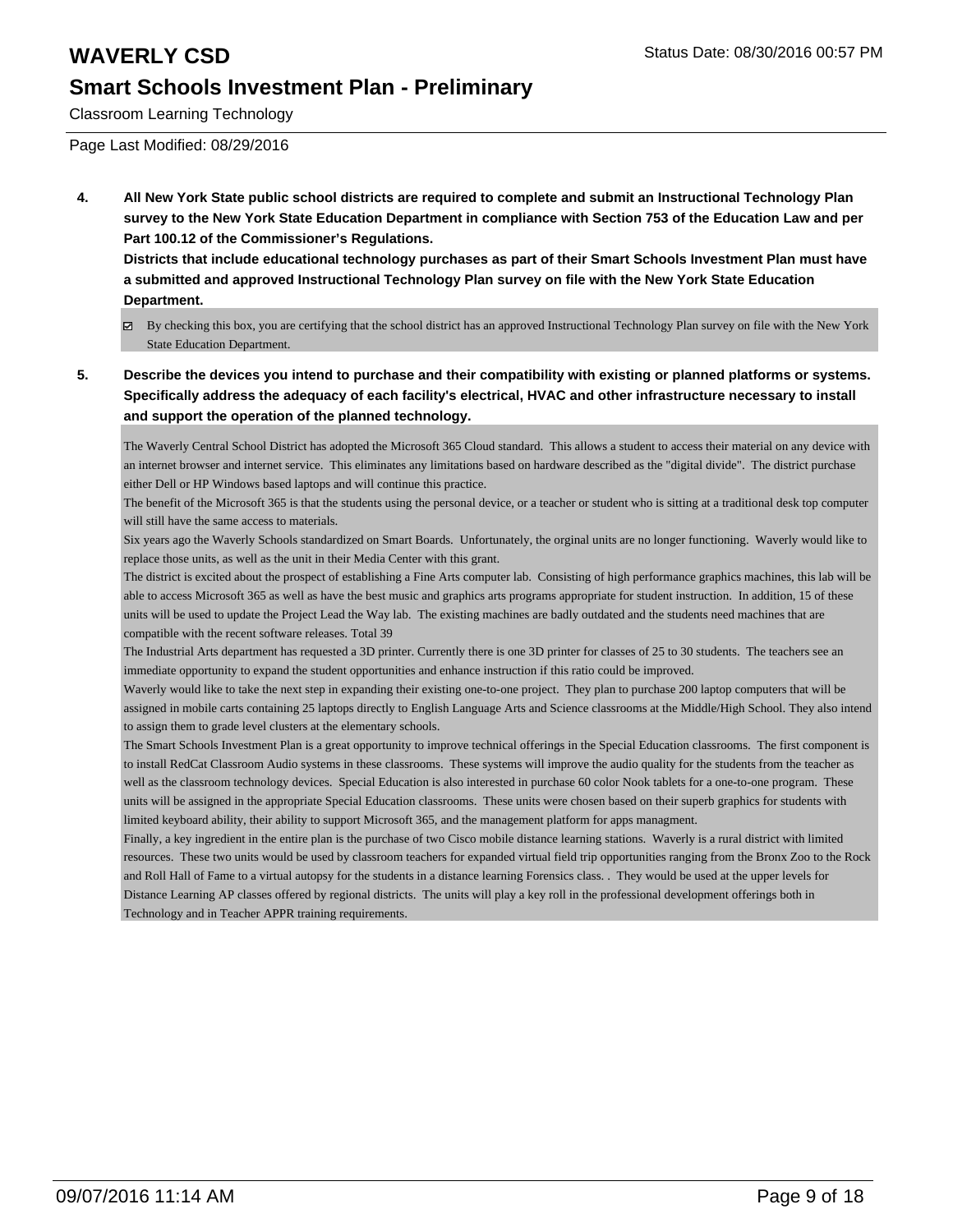Classroom Learning Technology

Page Last Modified: 08/29/2016

- **6. Describe how the proposed technology purchases will:**
	- **> enhance differentiated instruction;**
	- **> expand student learning inside and outside the classroom;**
	- **> benefit students with disabilities and English language learners; and**
	- **> contribute to the reduction of other learning gaps that have been identified within the district.**

**The expectation is that districts will place a priority on addressing the needs of students who struggle to succeed in a rigorous curriculum. Responses in this section should specifically address this concern and align with the district's Instructional Technology Plan (in particular Question 2 of E. Curriculum and Instruction: "Does the district's instructional technology plan address the needs of students with disabilities to ensure equitable access to instruction, materials and assessments?" and Question 3 of the same section: "Does the district's instructional technology plan address the provision of assistive technology specifically for students with disabilities to ensure access to and participation in the general curriculum?"**

*"Waverly Central Schools believes: Children are our first priority and every decision and action must be based on their needs."* **Waverly Central School District Board of Education Goals**

**Adopted Spring 2015** 

**The implementation of the one-to-one program eliminates any differentiation between the "haves" and the "have nots."**

**Every student; rich or poor, advanced or remedial, regular or special education is included in this program. All students will be able to utilize technology to help them to meet their individual goals and overcome individual challenges.** 

**Classrooms that support students with disabilities will be upgraded through the installation of Smart Boards and Assistive Audio devices. These items will improve the visual presentation and audio resources for the students with disabilities.**

**Additionally, the district will assign 60 Nook tablets to the classrooms of students with disabilities. These graphic display items will help students with limited skills to improve instruction and supplement traditional learning practices.** 

**Students that require remediation will have access to existing Regents preparatory software programs. English Language Learners will be able to utilize the translation components of programs that are standard components in Microsoft 365 and Google Apps for Education.**

**Finally, the parent and community members of the committee put a high priority on the establishment of a Distance Learning program. They are anxious to offer Advanced Placement classes to accelerated students, virtual field trips to students who don't have the opportunity**

**to journey outside the borders of the school district, and Adult Professional training as well as remote college classes to a region with a large population of adults looking to improve their professional credentials.**

**7. Where appropriate, describe how the proposed technology purchases will enhance ongoing communication with parents and other stakeholders and help the district facilitate technology-based regional partnerships, including distance learning and other efforts.**

Waverly has a very successful School Tool Parent Portal that allows parents and students to access student assignments, student evaluations, and attendance reports. In addition, all professional staff have district emails that parents and students can regularly contact their instructors and administrators.

The Smart Bond Planning committee also prioritized the establishment of a distance learning facility for student enrichment such as virtual field trips, accelerated courses such as Advanced Placement or International Baccalaureate, and as a community resource for professional development. In addition, this district has a strong connection with the Education Instructional Technology program at SUNY Binghamton. This facility will support the dialogue between these two organizations.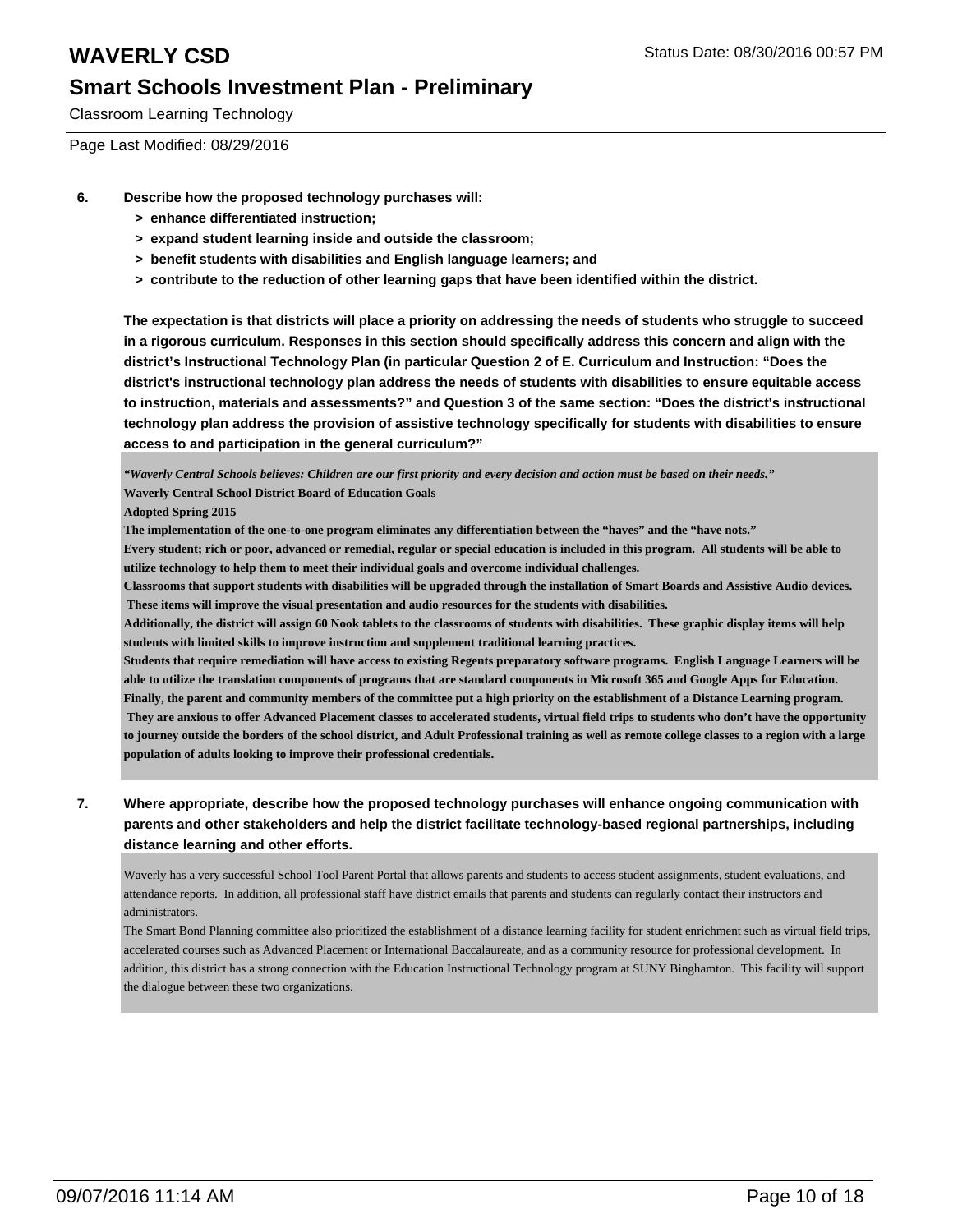Classroom Learning Technology

Page Last Modified: 08/29/2016

**8. Describe the district's plan to provide professional development to ensure that administrators, teachers and staff can employ the technology purchased to enhance instruction successfully.**

**Note: This response should be aligned and expanded upon in accordance with your district's response to Question 1 of F. Professional Development of your Instructional Technology Plan: "Please provide a summary of professional development offered to teachers and staff, for the time period covered by this plan, to support technology to enhance teaching and learning. Please include topics, audience and method of delivery within your summary."**

**The Waverly Central School District was a charter member of the Model Schools through the Greater Southern Tier Regional Information Center. In addition a Model Schools facilitator is assigned in the district every week, Waverly teachers have access to regional Model Schools instruction totalling hundreds of hours every semester. Some of the courses include; Microsoft One Note in the Classroom, Creating Classroom Audio Projects with Audacity, Tech Talk: You Can code, Digital Age Assessment Tools, Snag It: Creating Great Lessons, Introduction to Microsoft Office Mix, Help Your Students Soar: Crack the Code, Learn By Creating with Microsoft Publisher, and**

**Waverly has also established a relationship with the Instructional Technology faculty at State University at Binghamton which offers innovative and unique opportunities to explore new technologies.** 

**Finally, the administration at Waverly and the district technology plan is committed to prioritize curriculum development funds for groups of teachers wishing to update their curriculum to integrate new technology and individualized learning.**

**Inservice for support staff will be in two areas. The first will be an effort to include more of the classroom support staff in School Tool utilization. These individuals are frequently supporting student achievment outside of the traditional instructional realm. We are making an effort to expand the integration of these staff in instruction. Support staff such as our Media Specialists will integrate with the classroom teachers to support "project based instruction." Hall monitors and study hall supervisors will also have access to schedules to keep the student** *on task.*

**Finally, the wireless system will reduce the dependence on paper for our maintenance staff. Using their personal devices, they can check work assignments, update task completion, and communicate directly with building administrators allowing them to work more efficiently.**

- **9. Districts must contact the SUNY/CUNY teacher preparation program that supplies the largest number of the district's new teachers to request advice on innovative uses and best practices at the intersection of pedagogy and educational technology.**
	- By checking this box, you certify that you have contacted the SUNY/CUNY teacher preparation program that supplies the largest number of your new teachers to request advice on these issues.
	- **9a. Please enter the name of the SUNY or CUNY Institution that you contacted.**

SUNY BInghamton

**9b. Enter the primary Institution phone number.**

**Digital Citizenship Skills in a Future Ready Classroom.**

607 777 2000

**9c. Enter the name of the contact person with whom you consulted and/or will be collaborating with on innovative uses of technology and best practices.**

Dr Erin Machan Howd

**10. A district whose Smart Schools Investment Plan proposes the purchase of technology devices and other hardware must account for nonpublic schools in the district.**

**Are there nonpublic schools within your school district?**

□ Yes

 $\boxtimes$  No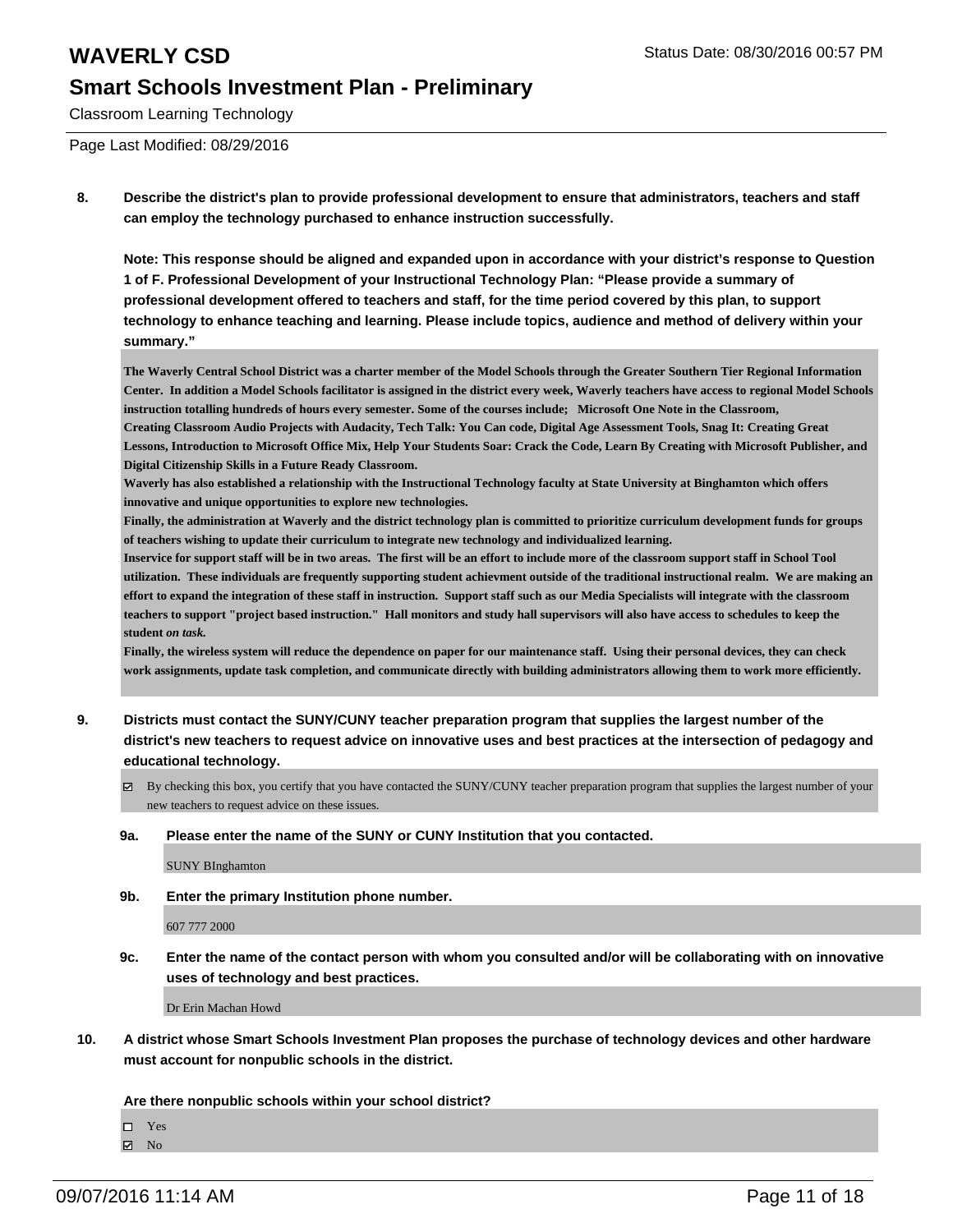Classroom Learning Technology

Page Last Modified: 08/29/2016

### **11. Nonpublic Classroom Technology Loan Calculator**

**The Smart Schools Bond Act provides that any Classroom Learning Technology purchases made using Smart Schools funds shall be lent, upon request, to nonpublic schools in the district. However, no school district shall be required to loan technology in amounts greater than the total obtained and spent on technology pursuant to the Smart Schools Bond Act and the value of such loan may not exceed the total of \$250 multiplied by the nonpublic school enrollment in the base year at the time of enactment.**

**See:**

**http://www.p12.nysed.gov/mgtserv/smart\_schools/docs/Smart\_Schools\_Bond\_Act\_Guidance\_04.27.15\_Final.pdf.**

|                                     | 1. Classroom<br>Technology<br>Sub-allocation | 2. Public<br>l Enrollment<br>$(2014 - 15)$ | 3. Nonpublic<br>Enrollment<br>$(2014 - 15)$ | l 4. Sum of<br>l Public and<br>l Nonpublic<br>Enrollment                                      | 15. Total Per<br>Pupil Sub-<br>lallocation | 6. Total<br>Nonpublic Loan  <br>Amount |
|-------------------------------------|----------------------------------------------|--------------------------------------------|---------------------------------------------|-----------------------------------------------------------------------------------------------|--------------------------------------------|----------------------------------------|
| Calculated Nonpublic Loan<br>Amount |                                              |                                            |                                             | (No Response)   (No Response)   (No Response)   (No Response)   (No Response)   (No Response) |                                            |                                        |

**12. To ensure the sustainability of technology purchases made with Smart Schools funds, districts must demonstrate a long-term plan to maintain and replace technology purchases supported by Smart Schools Bond Act funds. This sustainability plan shall demonstrate a district's capacity to support recurring costs of use that are ineligible for Smart Schools Bond Act funding such as device maintenance, technical support, Internet and wireless fees, maintenance of hotspots, staff professional development, building maintenance and the replacement of incidental items. Further, such a sustainability plan shall include a long-term plan for the replacement of purchased devices and equipment at the end of their useful life with other funding sources.**

 $\boxtimes$  By checking this box, you certify that the district has a sustainability plan as described above.

**13. Districts must ensure that devices purchased with Smart Schools Bond funds will be distributed, prepared for use, maintained and supported appropriately. Districts must maintain detailed device inventories in accordance with generally accepted accounting principles.**

By checking this box, you certify that the district has a distribution and inventory management plan and system in place.

**14. If you are submitting an allocation for Classroom Learning Technology complete this table. Note that the calculated Total at the bottom of the table must equal the Total allocation for this category that you entered in the SSIP Overview overall budget.**

|                          | Sub-Allocation |
|--------------------------|----------------|
| Interactive Whiteboards  | 39,754         |
| <b>Computer Servers</b>  | $\overline{0}$ |
| <b>Desktop Computers</b> | 33,852         |
| Laptop Computers         | 138,400        |
| <b>Tablet Computers</b>  | 13,740         |
| <b>Other Costs</b>       | 59,939         |
| Totals:                  | 285,685        |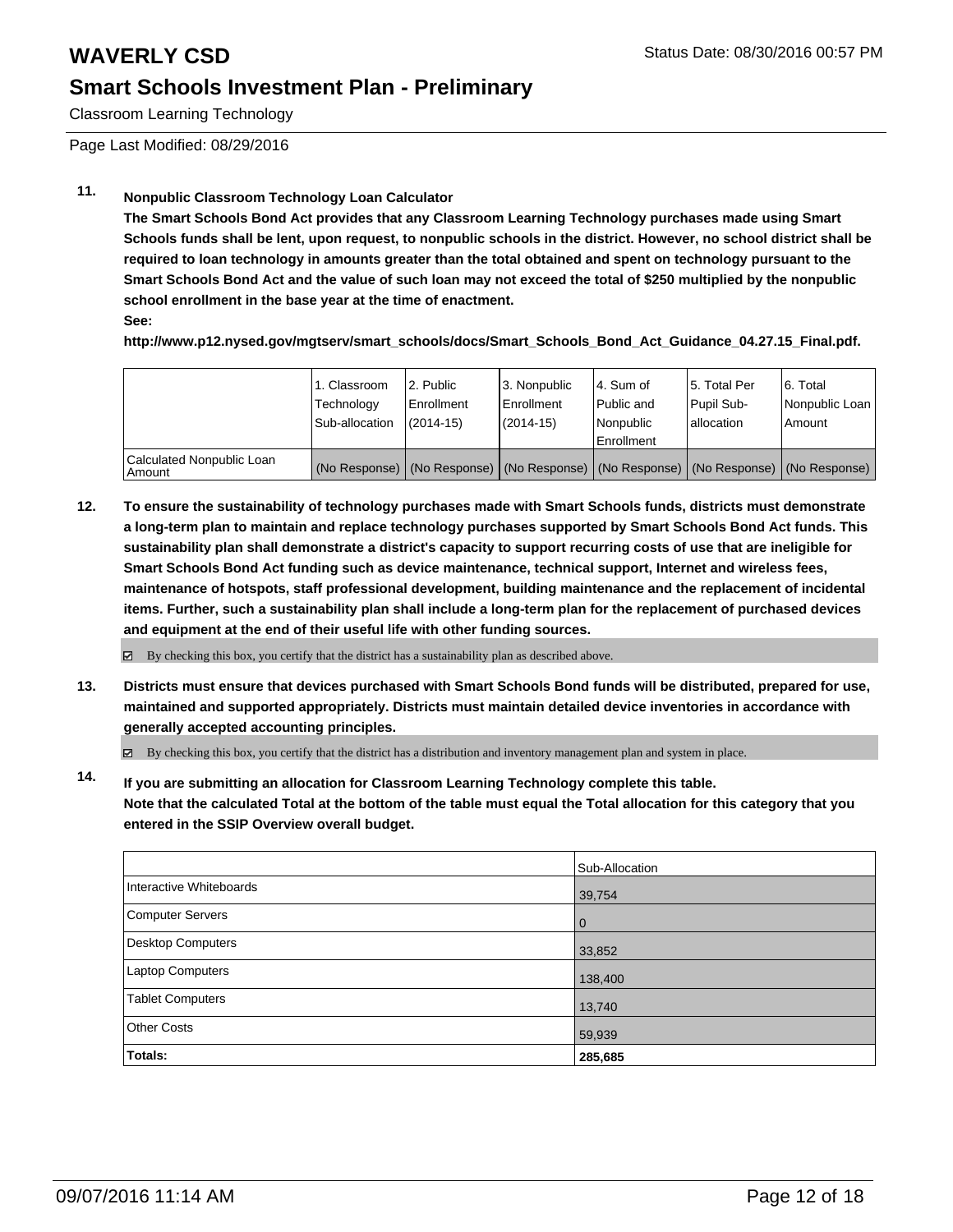Classroom Learning Technology

Page Last Modified: 08/29/2016

**15. Please detail the type, quantity, per unit cost and total cost of the eligible items under each sub-category. This is especially important for any expenditures listed under the "Other" category. All expenditures must be capital-bond eligible to be reimbursed through the SSBA. If you have any questions, please contact us directly through smartschools@nysed.gov.**

**Please specify in the "Item to be Purchased" field which specific expenditures and items are planned to meet the district's nonpublic loan requirement, if applicable.**

**NOTE: Wireless Access Points that will be loaned/purchased for nonpublic schools should ONLY be included in this category, not under School Connectivity, where public school districts would list them. Add rows under each sub-category for additional items, as needed.**

| Select the allowable expenditure | Iltem to be Purchased                              | Quantity       | Cost per Item | <b>Total Cost</b> |
|----------------------------------|----------------------------------------------------|----------------|---------------|-------------------|
| type.                            |                                                    |                |               |                   |
| Repeat to add another item under |                                                    |                |               |                   |
| each type.                       |                                                    |                |               |                   |
| Interactive Whiteboards          | Smart Board 600 85                                 | 26             | 1,529         | 39,754            |
| <b>Desktop Computers</b>         | Dell 7440 All in One                               | 39             | 868           | 33,852            |
| <b>Laptop Computers</b>          | <b>Dell E5470</b>                                  | 200            | 692           | 138,400           |
| <b>Tablet Computers</b>          | <b>ENook 9.6Tablets</b>                            | 60             | 229           | 13,740            |
| <b>Other Costs</b>               | Cisco MX 300 Distrance Learning<br><b>Stations</b> | $\overline{2}$ | 15,995        | 31,990            |
| <b>Other Costs</b>               | Redcat Class room Audio System                     | 10             | 1,319         | 13,190            |
| <b>Other Costs</b>               | 3D Modeling Printer 3D Systems<br>CubePro Trio     |                | 3,399         | 3,399             |
| <b>Other Costs</b>               | Laptop Mobile Carts PC Anywhere<br>Carts AC-Slim   | 8              | 1,420         | 11,360            |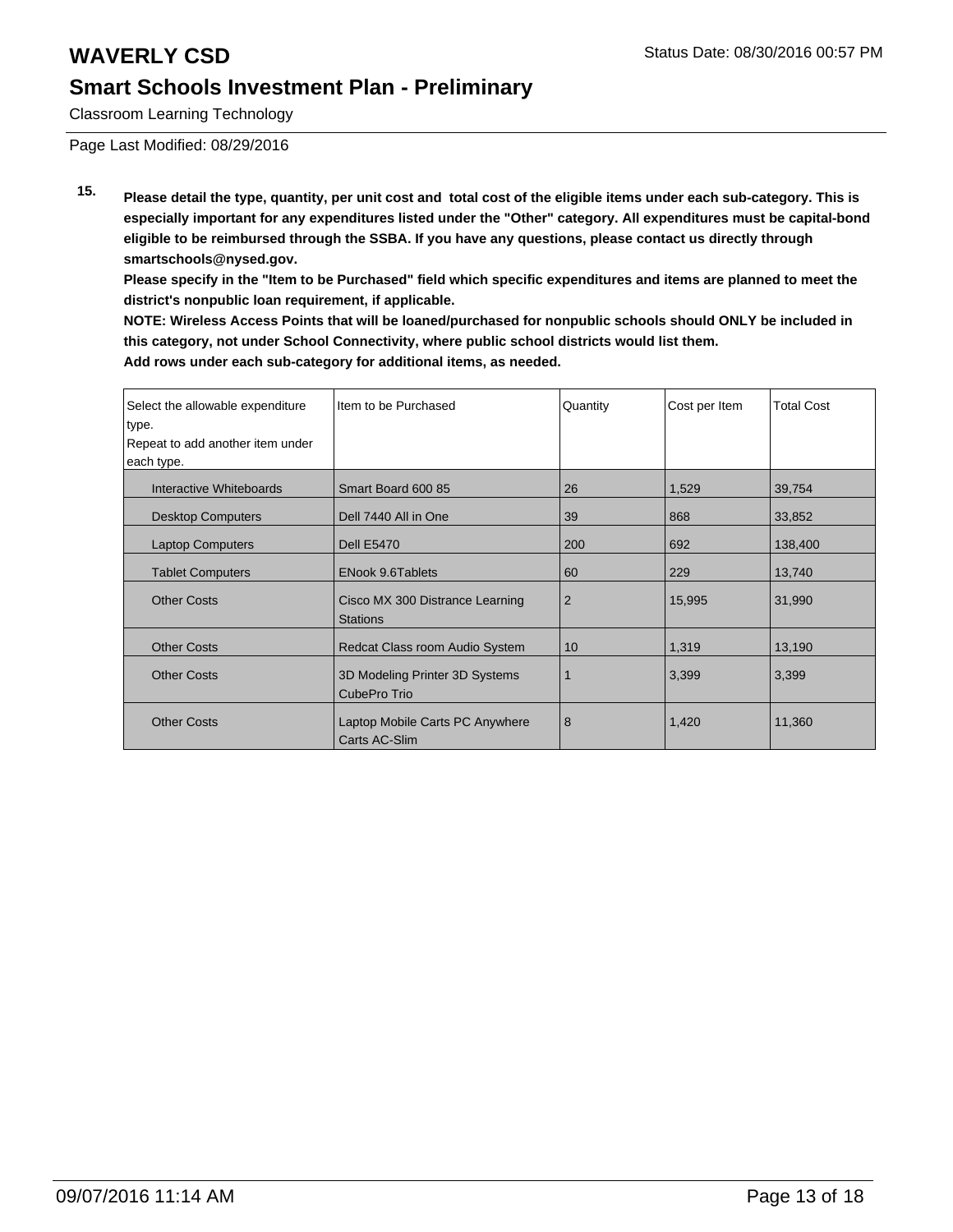Pre-Kindergarten Classrooms

Page Last Modified: 01/15/2016

**1. Provide information regarding how and where the district is currently serving pre-kindergarten students and justify the need for additional space with enrollment projections over 3 years.**

(No Response)

- **2. Describe the district's plan to construct, enhance or modernize education facilities to accommodate prekindergarten programs. Such plans must include:**
	- **Specific descriptions of what the district intends to do to each space;**
	- **An affirmation that pre-kindergarten classrooms will contain a minimum of 900 square feet per classroom;**
	- **The number of classrooms involved;**
	- **The approximate construction costs per classroom; and**
	- **Confirmation that the space is district-owned or has a long-term lease that exceeds the probable useful life of the improvements.**

(No Response)

**3. Smart Schools Bond Act funds may only be used for capital construction costs. Describe the type and amount of additional funds that will be required to support ineligible ongoing costs (e.g. instruction, supplies) associated with any additional pre-kindergarten classrooms that the district plans to add.**

(No Response)

**4. All plans and specifications for the erection, repair, enlargement or remodeling of school buildings in any public school district in the State must be reviewed and approved by the Commissioner. Districts that plan capital projects using their Smart Schools Bond Act funds will undergo a Preliminary Review Process by the Office of Facilities Planning.**

**Please indicate on a separate row each project number given to you by the Office of Facilities Planning.**

| Project Number |  |
|----------------|--|
| (No Response)  |  |

**5. If you have made an allocation for Pre-Kindergarten Classrooms, complete this table.**

**Note that the calculated Total at the bottom of the table must equal the Total allocation for this category that you entered in the SSIP Overview overall budget.**

|                                          | Sub-Allocation |
|------------------------------------------|----------------|
| Construct Pre-K Classrooms               | (No Response)  |
| Enhance/Modernize Educational Facilities | (No Response)  |
| Other Costs                              | (No Response)  |
| Totals:                                  |                |

**6. Please detail the type, quantity, per unit cost and total cost of the eligible items under each sub-category. This is especially important for any expenditures listed under the "Other" category. All expenditures must be capital-bond eligible to be reimbursed through the SSBA. If you have any questions, please contact us directly through smartschools@nysed.gov.**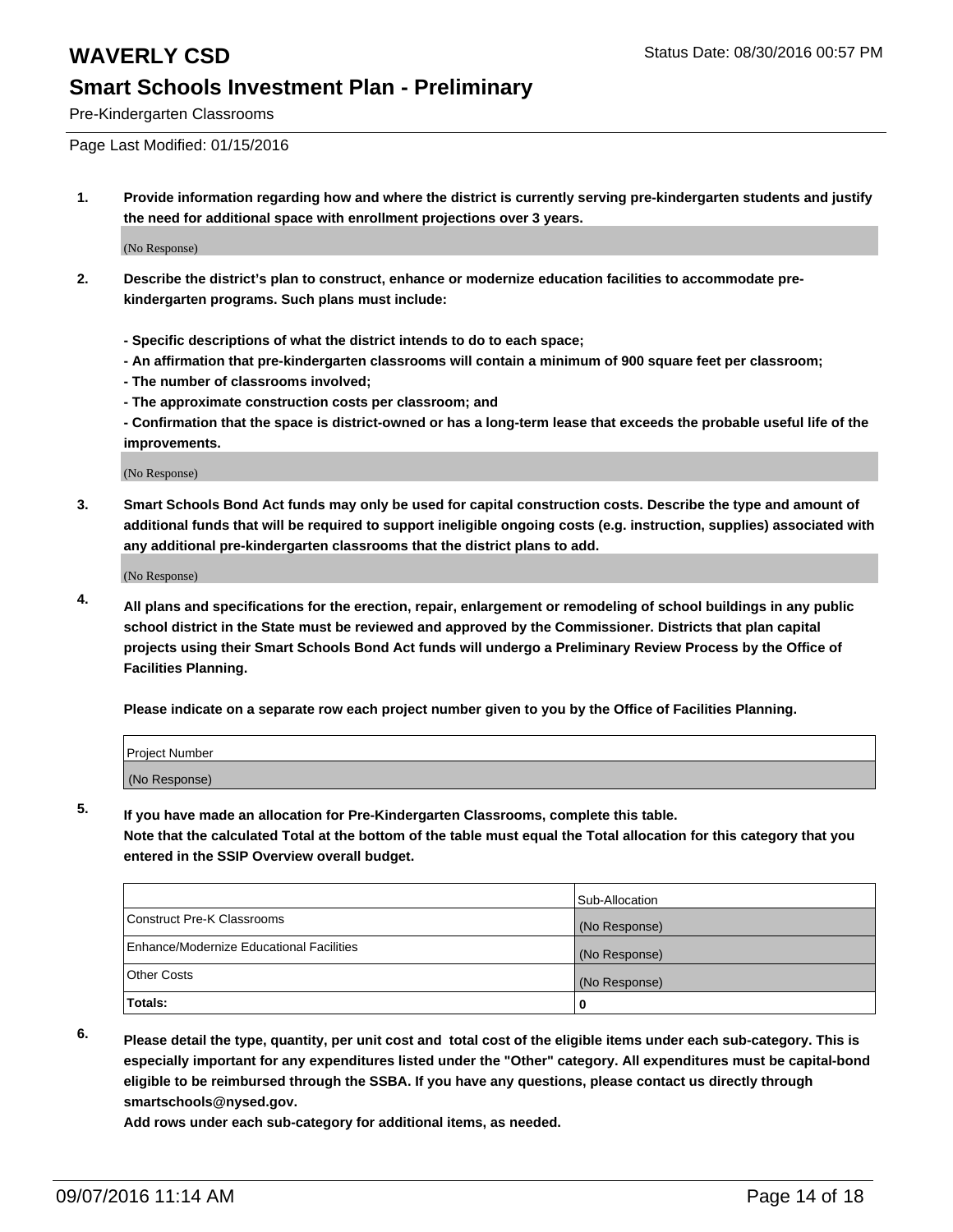Pre-Kindergarten Classrooms

Page Last Modified: 01/15/2016

| Select the allowable expenditure | Item to be purchased | Quantity      | Cost per Item | <b>Total Cost</b> |
|----------------------------------|----------------------|---------------|---------------|-------------------|
| type.                            |                      |               |               |                   |
| Repeat to add another item under |                      |               |               |                   |
| each type.                       |                      |               |               |                   |
| (No Response)                    | (No Response)        | (No Response) | (No Response) | (No Response)     |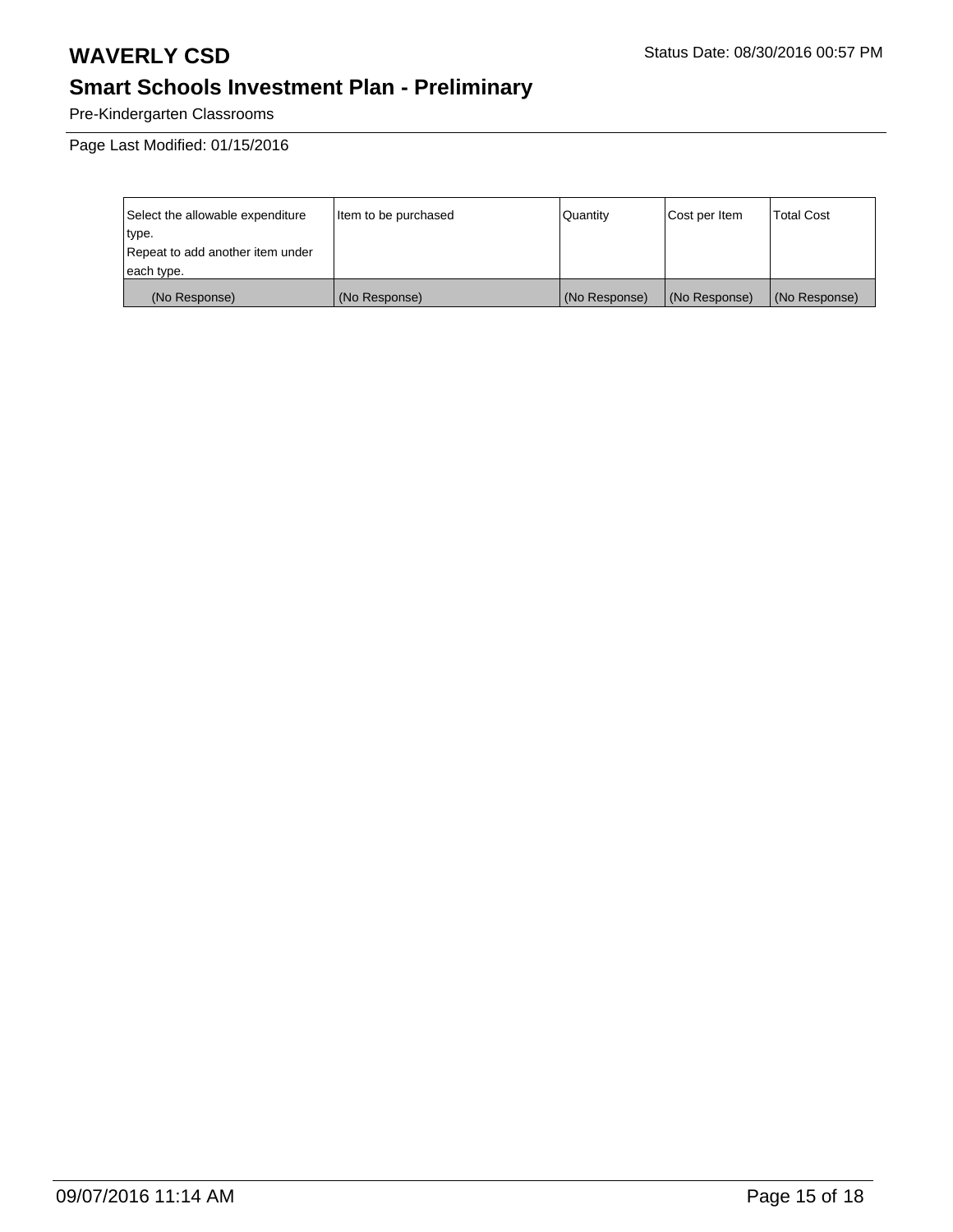Replace Transportable Classrooms

Page Last Modified: 01/15/2016

**1. Describe the district's plan to construct, enhance or modernize education facilities to provide high-quality instructional space by replacing transportable classrooms.**

(No Response)

**2. All plans and specifications for the erection, repair, enlargement or remodeling of school buildings in any public school district in the State must be reviewed and approved by the Commissioner. Districts that plan capital projects using their Smart Schools Bond Act funds will undergo a Preliminary Review Process by the Office of Facilities Planning.**

**Please indicate on a separate row each project number given to you by the Office of Facilities Planning.**

| Project Number |  |
|----------------|--|
| (No Response)  |  |

**3. For large projects that seek to blend Smart Schools Bond Act dollars with other funds, please note that Smart Schools Bond Act funds can be allocated on a pro rata basis depending on the number of new classrooms built that directly replace transportable classroom units.**

**If a district seeks to blend Smart Schools Bond Act dollars with other funds describe below what other funds are being used and what portion of the money will be Smart Schools Bond Act funds.**

(No Response)

**4. If you have made an allocation for Replace Transportable Classrooms, complete this table. Note that the calculated Total at the bottom of the table must equal the Total allocation for this category that you entered in the SSIP Overview overall budget.**

|                                                | Sub-Allocation |
|------------------------------------------------|----------------|
| Construct New Instructional Space              | (No Response)  |
| Enhance/Modernize Existing Instructional Space | (No Response)  |
| Other Costs                                    | (No Response)  |
| Totals:                                        | o              |

**5. Please detail the type, quantity, per unit cost and total cost of the eligible items under each sub-category. This is especially important for any expenditures listed under the "Other" category. All expenditures must be capital-bond eligible to be reimbursed through the SSBA. If you have any questions, please contact us directly through smartschools@nysed.gov.**

| Select the allowable expenditure | Item to be purchased | Quantity      | Cost per Item | Total Cost    |
|----------------------------------|----------------------|---------------|---------------|---------------|
| type.                            |                      |               |               |               |
| Repeat to add another item under |                      |               |               |               |
| each type.                       |                      |               |               |               |
| (No Response)                    | (No Response)        | (No Response) | (No Response) | (No Response) |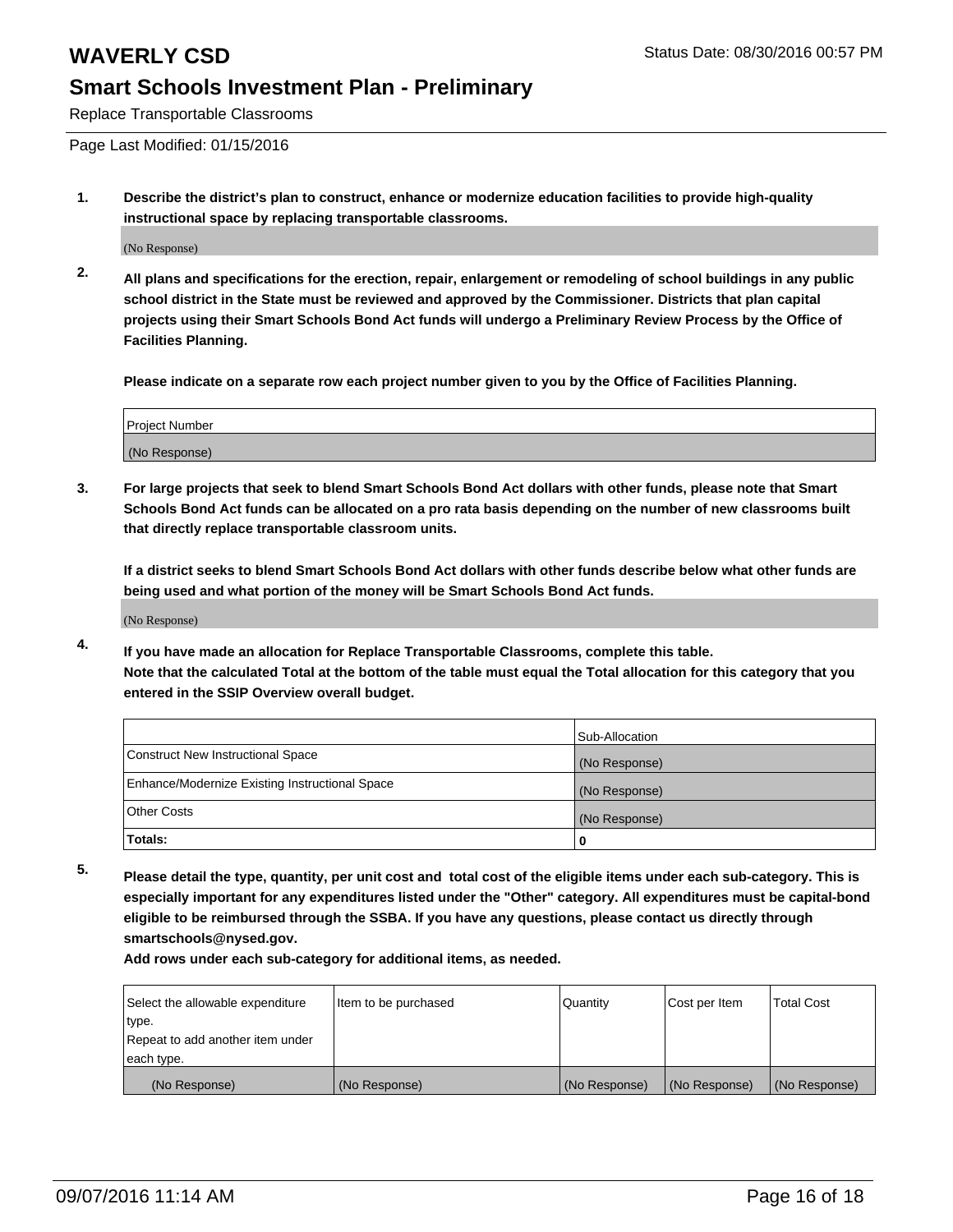High-Tech Security Features

Page Last Modified: 07/06/2016

**1. Describe how you intend to use Smart Schools Bond Act funds to install high-tech security features in school buildings and on school campuses.**

(No Response)

**2. All plans and specifications for the erection, repair, enlargement or remodeling of school buildings in any public school district in the State must be reviewed and approved by the Commissioner. Districts that plan capital projects using their Smart Schools Bond Act funds will undergo a Preliminary Review Process by the Office of Facilities Planning.** 

**Please indicate on a separate row each project number given to you by the Office of Facilities Planning.**

| Project Number        |  |
|-----------------------|--|
| 60-01-01-06-0-018-016 |  |
| 60-01-01-06-0-009-010 |  |
| 60-01-01-06-0-016-011 |  |
| 60-01-01-06-0-001-014 |  |

- **3. Was your project deemed eligible for streamlined Review?**
	- □ Yes
	- $\boxtimes$  No
- **4. Include the name and license number of the architect or engineer of record.**

| Name       | License Number |
|------------|----------------|
| Dan Whelan | 184561         |

**5. If you have made an allocation for High-Tech Security Features, complete this table.**

**Note that the calculated Total at the bottom of the table must equal the Total allocation for this category that you entered in the SSIP Overview overall budget.**

| <b>Electronic Security System</b>                              | (No Response)      |
|----------------------------------------------------------------|--------------------|
| <b>Entry Control System</b><br>Approved Door Hardening Project | (No Response)      |
| <b>Other Costs</b>                                             | (No Response)      |
| Totals:                                                        | (No Response)<br>0 |

**6. Please detail the type, quantity, per unit cost and total cost of the eligible items under each sub-category. This is especially important for any expenditures listed under the "Other" category. All expenditures must be capital-bond eligible to be reimbursed through the SSBA. If you have any questions, please contact us directly through smartschools@nysed.gov.**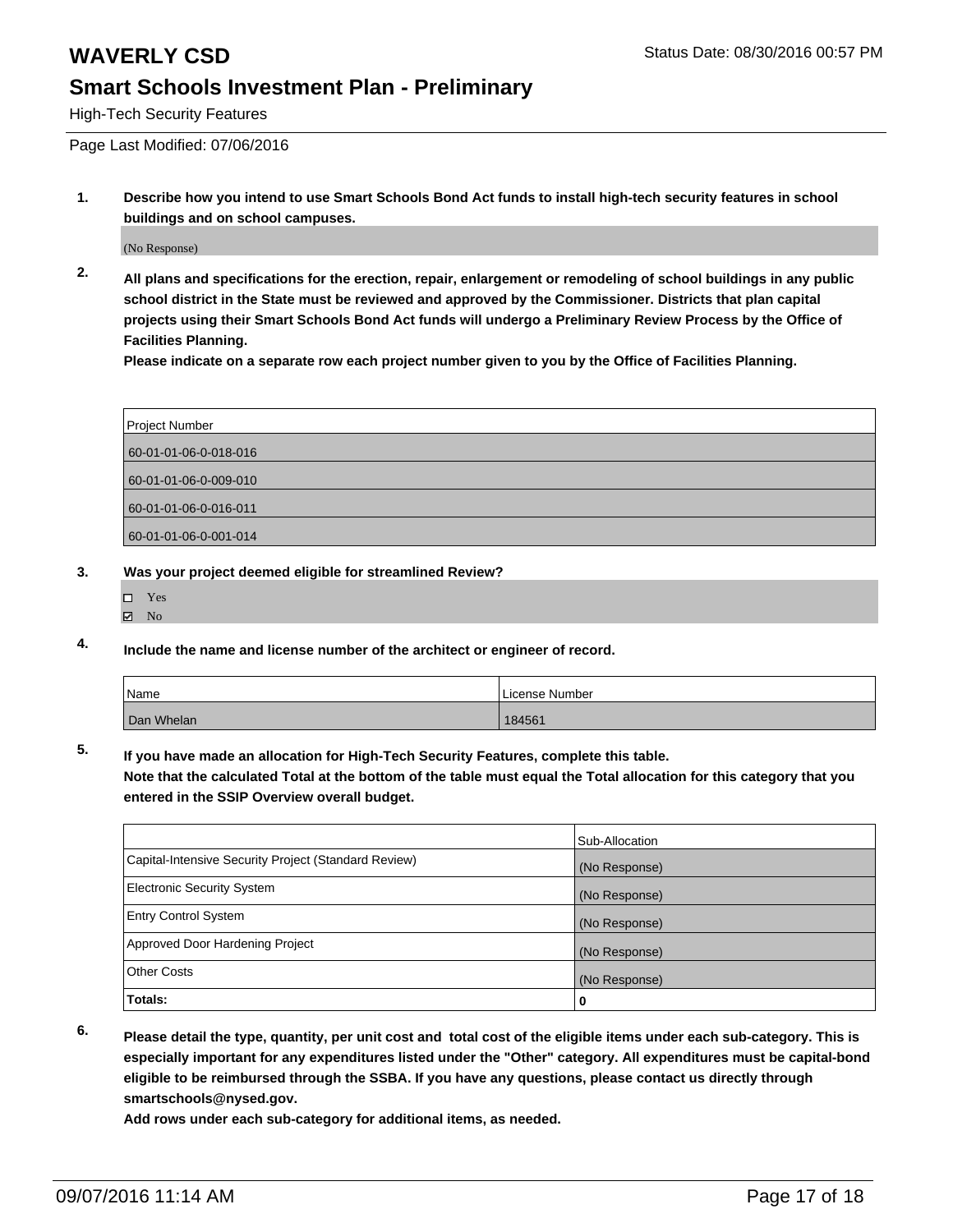High-Tech Security Features

Page Last Modified: 07/06/2016

| Select the allowable expenditure | Item to be purchased | Quantity      | Cost per Item | <b>Total Cost</b> |
|----------------------------------|----------------------|---------------|---------------|-------------------|
| type.                            |                      |               |               |                   |
| Repeat to add another item under |                      |               |               |                   |
| each type.                       |                      |               |               |                   |
| (No Response)                    | (No Response)        | (No Response) | (No Response) | (No Response)     |